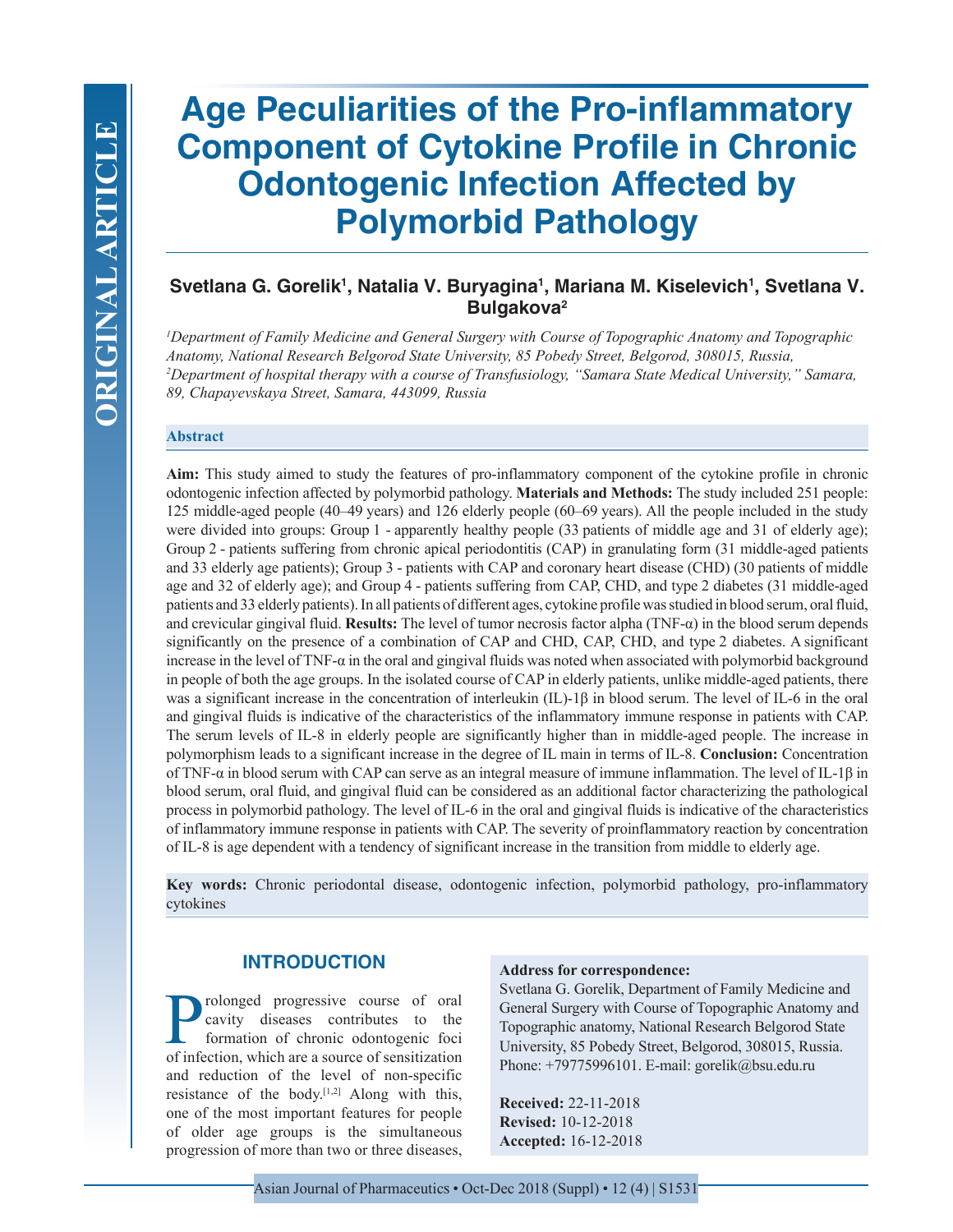with the mutual influence, of which the classical clinic of the pathological process changes, the nature of its course, the number of complications increases, and the quality of life deteriorates.[3-5]

Suppression of non-specific resistance of the body is a risk factor for exacerbation of not only chronic general disease but also forms a lesion of hard tooth tissue, which in turn leads to progression of the pathological process not only of the dentofacial system but also other body systems (cardiovascular, immunological, etc.).[4-10]

#### **The aim of the study**

The aim is to study the features of the pro-inflammatory component of the cytokine profile in chronic odontogenic infection affected by polymorbid pathology.

# **MATERIALS AND METHODS**

The study included 251 people: 125 middle-aged people (40–49 years) and 126 elderly people (60–69 years). All the people included in the study were divided into several groups [Table 1].

All patients of the Group 3 suffered from chronic apical periodontitis (CAP) in granulating form, coronary heart disease (CHD) in the form of I-III functional class (FC) effort angina, and I-II FC chronic heart failure (CHF) according to the New York Heart Association (NYHA) classification. All patients in the Group 4 suffered from CAP in the granulating form, CHD in the form of angina pectoris I-III FC, CHF IK II-II according to the NYHA classification, and type II diabetes.

In all patients of different ages, cytokine profile was studied in patients with CAP, a combination of CAP and CHD, CAP, IHD, and diabetes. The content of tumor necrosis factor alpha (TNF-α), interleukins (IL)-1β, IL-6, and IL-8 was studied in blood serum, oral fluid, and gingival fluid.

The level of cytokines (TNF-α, IL-1β, IL-6, and IL-8) was determined by the enzyme-linked immunosorbent assay using reagents from ZAO Vector-Best, Novosibirsk, using Thermo Scientific Multiskan GO tablet spectrophotometer.

#### **Statistical method**

Statistical processing of the material was performed on a personal computer in statistical software packages, Microsoft Excel, Statistical 6.0. During the statistical analysis of the material, intensive and extensive indices of mean values were calculated, and the reliability of differences in the mean and relative values determined by the Student's *t*-test was determined.

## **RESULTS AND DISCUSSION**

#### **Concentration of TNF-α in blood serum, oral fluid, and gingival fluid**

The increase of TNF- $\alpha$  in blood serum is one of the most prominent signs of developing immune inflammation. We found that the level of TNF- $\alpha$  in blood serum is significantly affected by the presence of a combination of CAP and CHD, CAP, CHF, and concomitant type 2 diabetes.

The level of TNF- $\alpha$  in the oral fluid is not significantly different from that in apparently healthy people of middle and elder age,  $P > 0.05$ . A significant increase in the level of TNF- $\alpha$  in the oral fluid was noted in patients of middle and elderly age with CAP. The addition of CHD and type 2 diabetes significantly increased the TNF- $\alpha$  content in the oral fluid in people of both age groups, and these changes were more pronounced in elderly people  $(P < 0.05)$ .

The level of TNF- $\alpha$  in the gingival fluid in the presence of CAP as monopathology significantly increases  $(P < 0.05)$  by approximately 4 times in people, of both middle and elderly age, and continues to progressively increase as the degree of polymorbidity increases.

Data are represented in Table 2 and Figure 1.

Thus, for a healthy person, both in the middle and elderly ages, a certain elevated level of TNF-α concentration is characteristic, as a reflection of the pro-inflammatory response of the immune system to various mediators of exogenous and endogenous origin. In this case, the concentration of cytokine in blood serum is an integral indicator of immune inflammation, and concentrations in the oral and gingival

| Table 1: Characteristics of patients included in the study (abs.)              |            |                    |              |  |  |  |  |
|--------------------------------------------------------------------------------|------------|--------------------|--------------|--|--|--|--|
| <b>Groups of patients</b>                                                      | Middle age | <b>Elderly age</b> | <b>Total</b> |  |  |  |  |
| Apparently healthy people                                                      | 33         | 31                 | 64           |  |  |  |  |
| Patients suffering from chronic apical periodontitis in a granulating form     | 31         | 30                 | 61           |  |  |  |  |
| Patients suffering from chronic apical periodontitis and chronic heart decease | 30         | 32                 | 62           |  |  |  |  |
| Patients suffering from chronic apical periodontitis, CHF, and type 2 diabetes | 31         | 33                 | 64           |  |  |  |  |
| Total                                                                          | 125        | 126                | 251          |  |  |  |  |

CHF: Chronic heart failure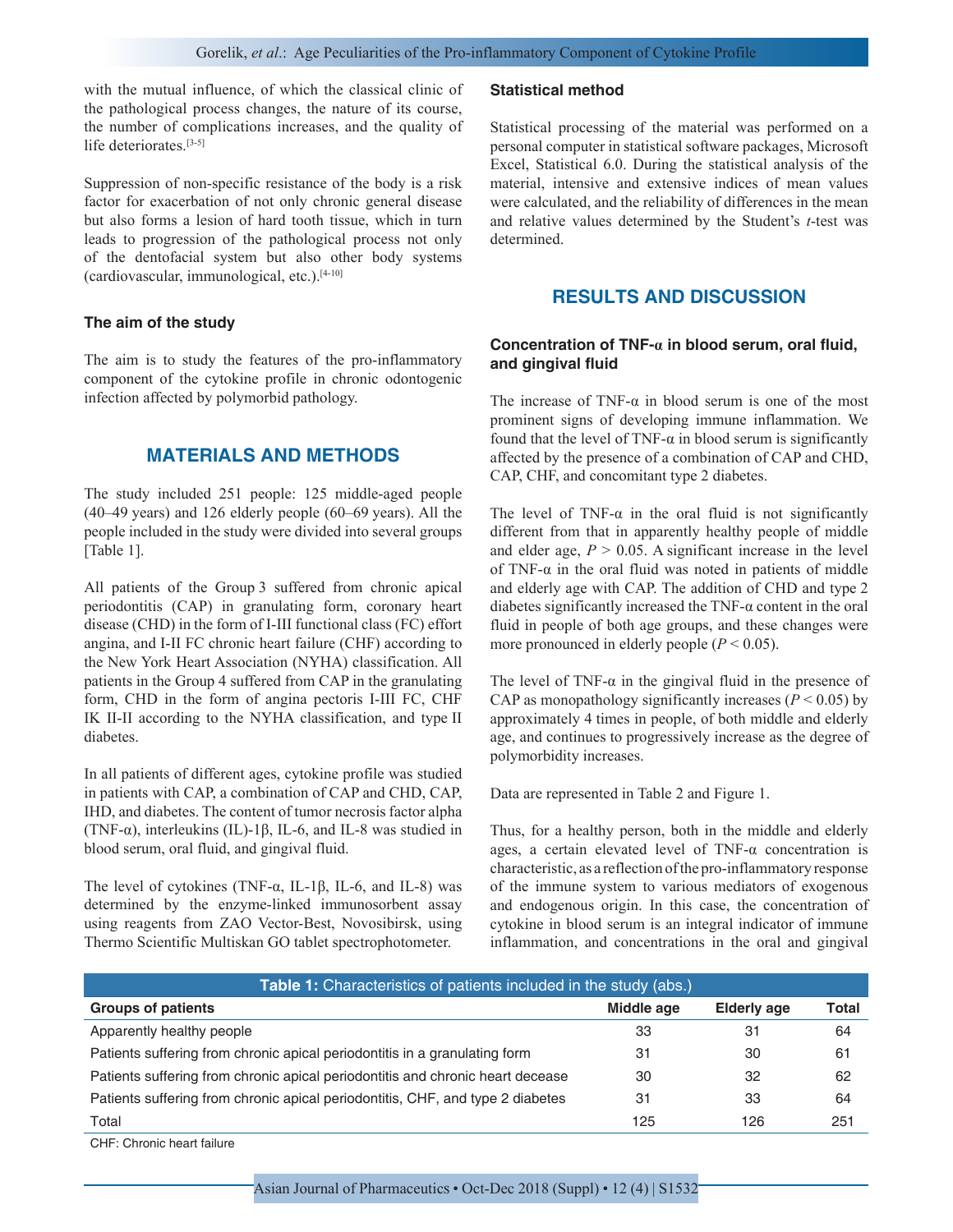#### Gorelik, *et al*.: Age Peculiarities of the Pro-inflammatory Component of Cytokine Profile

| Table 2: TNF- $\alpha$ content in blood serum, oral cavity, and gingival fluid, pg/ml |         |                           |                |                                   |                                              |  |
|---------------------------------------------------------------------------------------|---------|---------------------------|----------------|-----------------------------------|----------------------------------------------|--|
| <b>Studied indicator</b>                                                              | Age     | Level of signal molecules |                |                                   |                                              |  |
|                                                                                       |         | <b>Healthy</b>            | <b>CAP</b>     | <b>CAP+CHD</b>                    | CAP+CHD+type 2 diabetes                      |  |
| TNF- $\alpha$ in blood<br>serum                                                       | Middle  | $68.2 + 3.4$              | $71.0 \pm 3.5$ | $92.8 \pm 3.8$ <sup>*</sup> .     | $98.2 \pm 3.9$ <sup>*</sup> , <sup>#</sup>   |  |
|                                                                                       | Elderly | $69.0 \pm 3.2$            | $73.0 + 3.5$   | 111.1 $\pm$ 4.4*, $*$ , $\circ$   | $120.8 \pm 4.5$ *, #,0                       |  |
| TNF- $\alpha$ in oral cavity                                                          | Middle  | $12.8 + 1.1$              | $22.0 \pm 2.0$ | $27.1 \pm 2.1$ <sup>*</sup> .     | $35.2 \pm 2.4$ <sup>*</sup> .                |  |
|                                                                                       | Elderly | $15.0 \pm 1.2$            | $2.1 \pm 2.2$  | $34.3 \pm 2.3$ *, *, <sup>0</sup> | 41.1 $\pm$ 2.5 <sup>*</sup> , <sup>#,0</sup> |  |
| TNF- $\alpha$ in gingival<br>fluid                                                    | Middle  | $3.4 \pm 0.3$             | $12.0 + 1.0$   | $15.0 \pm 1.2$ *, #               | $19.9 \pm 1.9$ <sup>*</sup> .                |  |
|                                                                                       | Elderly | $3.7 \pm 0.4$             | $17.1 \pm 1.5$ | $20.1 \pm 1.9$ *.                 | $25.4 \pm 2.2$ *. $*$ , 0                    |  |

\**P*<0.05 compared to healthy people, # *P*<0.05 compared to patients with CAP, O*P*<0.05 compared to middle‑aged patients. CAP: Chronic apical periodontitis, CHD: Coronary heart disease, TNF‑α: Tumor necrosis factor alpha

fluid are only mediated by a fragmentary index of the general status of the neuroimmune system of the body.

In case of CAP, the resorption of the bone tissue of the tooth is confirmed by X-ray and is one of the characteristic signs of the disease. Obviously, a significant increase in the concentration of TNF- $\alpha$  in patients with CAP activates osteoclasts and indirectly enhances resorptive processes. The situation is significantly complicated with an increase in the degree of polymorbidity: When associated with CHD and type 2 diabetes, the level of TNF- $\alpha$  increases even more [Figure 1], which further enhances the resorptive processes in the bone tissue of the tooth root.

Inflammatory process in the area of CAP becomes more generalized and captures adjacent tissues. Therefore, an obvious practical conclusion from our experimental data is the necessity to actively reduce the expression of TNF- $\alpha$  in patients with CAP, especially when accompanied by CHD and type 2 diabetes.

#### **The concentration of IL-1α in blood serum, oral fluid, and gingival fluid**

In the isolated course of CAP in elderly patients, unlike middle-aged patients, there was a significant increase in the concentration of IL-1β in blood serum. A further increase in polymorbidity led to a significant  $(P < 0.05)$  increase in the degree of interleukemia in terms of IL-1β in both the groups of patients.

The dependence of the IL-1 $\beta$  content in the oral fluid on the age of patients and the degree of polymorbidity practically repeats that for serum IL-1β but with lower absolute indices.

The nature of the dependence of the IL-1 $\beta$  content in the gingival fluid on the age of patients and the degree of polymorbidity is different from that for IL-1β in blood serum and oral fluid. In the isolated course of CAP, there was a significant  $(P < 0.05)$  increase in the content of this signal molecule in the gingival fluid. A further increase in polymorbidity led to a significant  $(P < 0.05)$  increase in the degree of interleukinemia in terms of IL-1β. At the same time,



**Figure 1:** The concentration of tumor necrosis factor alpha in different biological samples in middle-aged (a) and elderly people, (b) with different degree of polymorbidity (pg/ml)

significant differences in comparison with the middle age were observed only in patients with  $CAP + CHD (P < 0.05)$ [Table 3 and Figure 2].

As shown in Figure 2, the level of IL-1β in blood serum, oral fluid, and gingival fluid can be considered as an additional factor characterizing the pathological process in polymorbid pathology including CAP:  $CAP + CHD$  and  $CAP + CHD +$ type 2 diabetes. However, in case of isolated course of CAP, significant differences between the level of IL-1β ( $P < 0.05$ ) in patients and apparently healthy people are found only in the gingival fluid, which is likely due to the peculiarities of localization of IL-1β-expressing cells in CAP. Differences in the level of this signal molecule in the studied biological fluids, which are obtained from people of middle and elderly age, are not enough expressed. Significant differences (*P* < 0.05) are determined only in case of CAP for blood serum and oral fluid and in case of  $CAP + CHB$  for gingival fluid.

It can be assumed that the revealed regularity is associated with insignificant changes in the system of IL-1β expression in the transition of the body from middle to elder age.

## **Concentration of IL-6 in blood serum, oral fluid, and gingival fluid**

Were liably established that the level of IL-6 in the oraland gingival fluids is indicative of the characteristics of the inflammatory immune response in patients with CAP. With the isolated course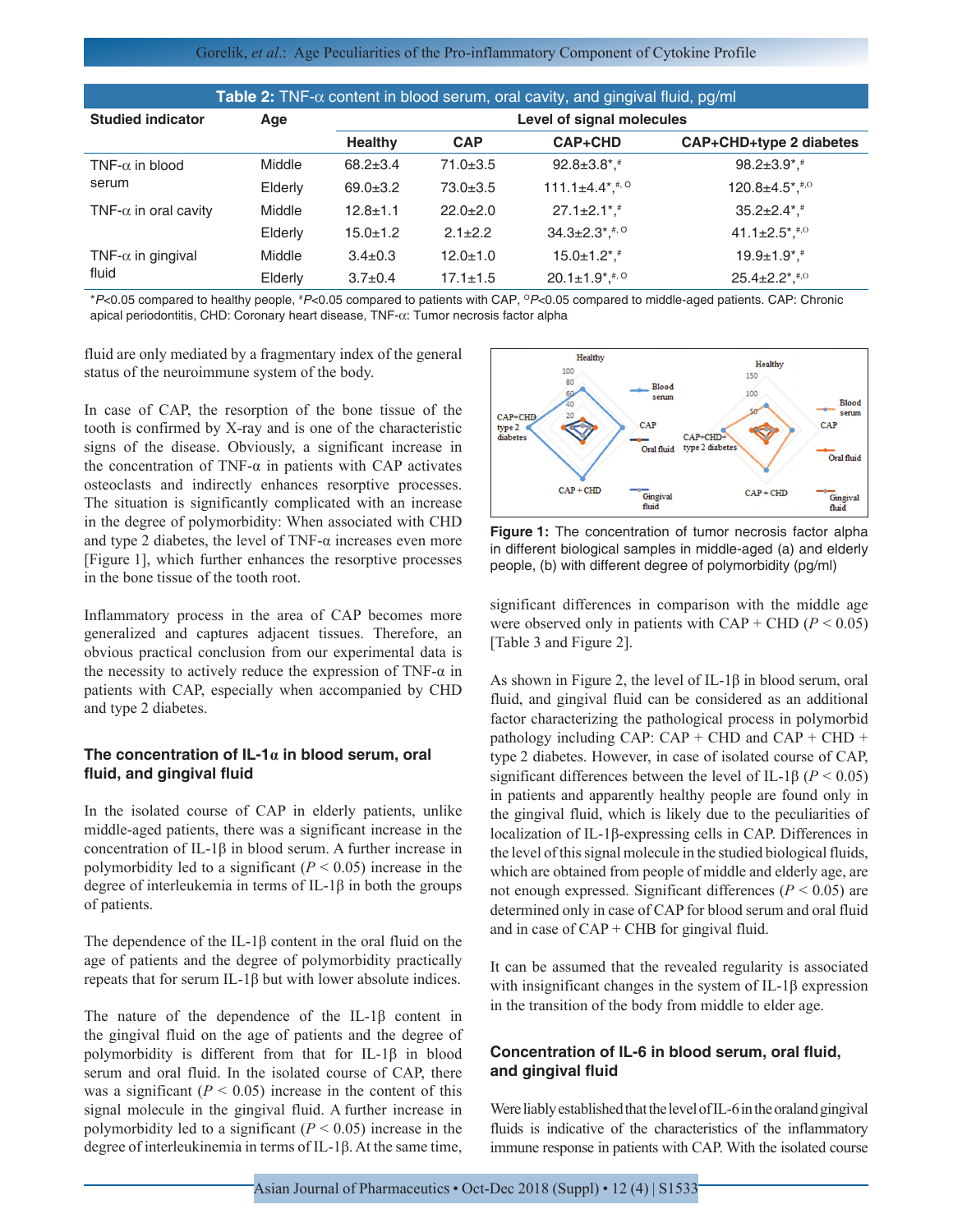#### Gorelik, *et al*.: Age Peculiarities of the Pro-inflammatory Component of Cytokine Profile

of CAP, there was no significant increase in the content of this signal molecule in the blood serum of middle-aged patients. In the elderly patients, on the contrary, there was a significant increase in the content of this signal molecule in the blood serum. A further increase in polymorbidity led to a significant  $(P < 0.05)$ increase in the degree of inter leukinemia interms of IL-6.

The IL-6 content in the oral fluid is characterized by significantly higher absolute indices compared to the blood serum IL-6 content. With isolated flow of CAP, a significant increase is observed in the content of this signal molecule in the oral fluid in patients and middle-aged and elderly. A further increase in polymorbidity led to a significant  $(P < 0.05)$  increase in the degree of IL-6 interleukinemia.

In healthy middle-aged people, the concentration of IL-6 in the gingival fluid was significantly increased in the isolated course of CAP in patient soft the middle and elderly age. A further increase in polymorbidity led to a significant (*P* < 0.05) increase in the degree of IL-6 interleukinemia.

Data performed are shown in Table 4.

By its nature, IL-6 can act as a pro- and anti-inflammatory cytokine. It is synthesized by activated macrophages and T-cells and stimulates the immune response. IL-6 is one of the most important mediators of the acute phase of inflammation. As shown in Figure 3, the level of IL-6 in the oral and gingival fluids is the most indicative for characterizing the inflammatory immune response in case of CAP.

Cytokine levels in the same biological fluids reflect the influence of the increase of polymorbidity on the immune response of the body. It is typical that significant differences

| Table 3: IL-1 $\beta$ content in blood serum, oral cavity, and gingival fluid, pg/ml |         |                |                       |                                         |                                 |
|--------------------------------------------------------------------------------------|---------|----------------|-----------------------|-----------------------------------------|---------------------------------|
| <b>Studied indicator</b>                                                             | Age     |                | Signal molecule level |                                         |                                 |
|                                                                                      |         | <b>Healthy</b> | <b>CAP</b>            | <b>CAP+CHF</b>                          | CAP+CHF+type 2 diabetes         |
| IL-1 $\beta$ in blood serum                                                          | Middle  | $191.1 + 22.4$ | $195.5 \pm 23.7$      | 269.8±29.8*,#                           | $340.7 \pm 32.9$ <sup>*</sup> . |
|                                                                                      | Elderly | $193.2 + 20.2$ | $255.0+21.0$          | $315.4 \pm 29.1$ *.                     | $384.2 \pm 33.5$ *, #           |
| IL-1 $\beta$ in oral cavity                                                          | Middle  | $170.1 + 21.4$ | $174.2 \pm 22.0$      | $245.1 \pm 27.4$ *.*                    | $319.5 \pm 30.2$ *, #           |
|                                                                                      | Elderly | 171.4±21.0     | $230.0+21.2$          | 293.8±28.1*,*                           | $362.5 \pm 31.6$ *, #           |
| IL-1 $\beta$ in gingival fluid                                                       | Middle  | $26.2 \pm 2.9$ | $54.4 \pm 4.0$        | $82.4 \pm 5.6$ *, #                     | $115.6 \pm 7.3$ *, #            |
|                                                                                      | Elderly | $28.5 \pm 3.0$ | $56.0+4.1$            | $96.9 \pm 5.4$ *. $\stackrel{#}{\cdot}$ | $129.0 \pm 7.7$ <sup>*</sup> .  |

\**P*<0.05 compared to healthy people, # *P*<0.05 compared to patients with CAP, O*P*<0.05 compared to middle‑aged patients. CAP: Chronic apical periodontitis, IL: Interleukins

| Table 4: IL-6 content in blood serum, oral cavity, and gingival fluid, pg/ml |               |                        |                  |                               |                                    |
|------------------------------------------------------------------------------|---------------|------------------------|------------------|-------------------------------|------------------------------------|
| <b>Studied indicator</b>                                                     | Age           | Signal molecules level |                  |                               |                                    |
|                                                                              |               | <b>Healthy</b>         | <b>CAP</b>       | <b>CAP+CHF</b>                | CAP+CHF+type 2 diabetes            |
| IL-6 in blood serum                                                          | Middle        | $6.8 \pm 1.2$          | $7.2 + 1.3$      | $12.4 \pm 1.8$ *, #           | $17.9 \pm 2.0$ *, #                |
|                                                                              | Elderly       | $6.9 + 1.3$            | $9.9 + 1.4$      | $17.4 \pm 2.1$ *.             | $23.2 \pm 2.3$ *, #                |
| IL-6 in oral cavity                                                          | Middle        | $54.5+4.0$             | $150.1 \pm 11.1$ | 184.8±13.2*. <sup>#</sup>     | $216.8 \pm 15.6$ *, #              |
|                                                                              | Elderly       | $56.2 + 4.2$           | $168.0 \pm 13.1$ | $204.4 \pm 14.2$ *, *         | 261.6±19.8*,#                      |
| IL-6 in gingival fluid                                                       | <b>Middle</b> | $5.4 \pm 1.0$          | $21.6 \pm 2.1$   | $36.4 \pm 3.6$ *, #           | $51.8 \pm 5.5$ *, #                |
|                                                                              | Elderly       | $5.6 \pm 1.1$          | $24.0+2.3$       | $39.8 \pm 3.9$ <sup>*</sup> . | 65.4 $\pm$ 5.7 $*$ , $*$ , $\circ$ |

\**P*<0.05 compared to healthy people, # *P*<0.05 compared to patients with CAP, O*P*<0.05 compared to middle‑aged patients. CAP: Chronic apical periodontitis, IL: Interleukins



**Figure 2:** Concentration of interleukins-1β in various biological samples in middle-aged (a) and elderly, (b) patients with different degrees of polymorbidity (pg/ml)

Asian Journal of Pharmaceutics • Oct-Dec 2018 (Suppl) • 12 (4) | S1534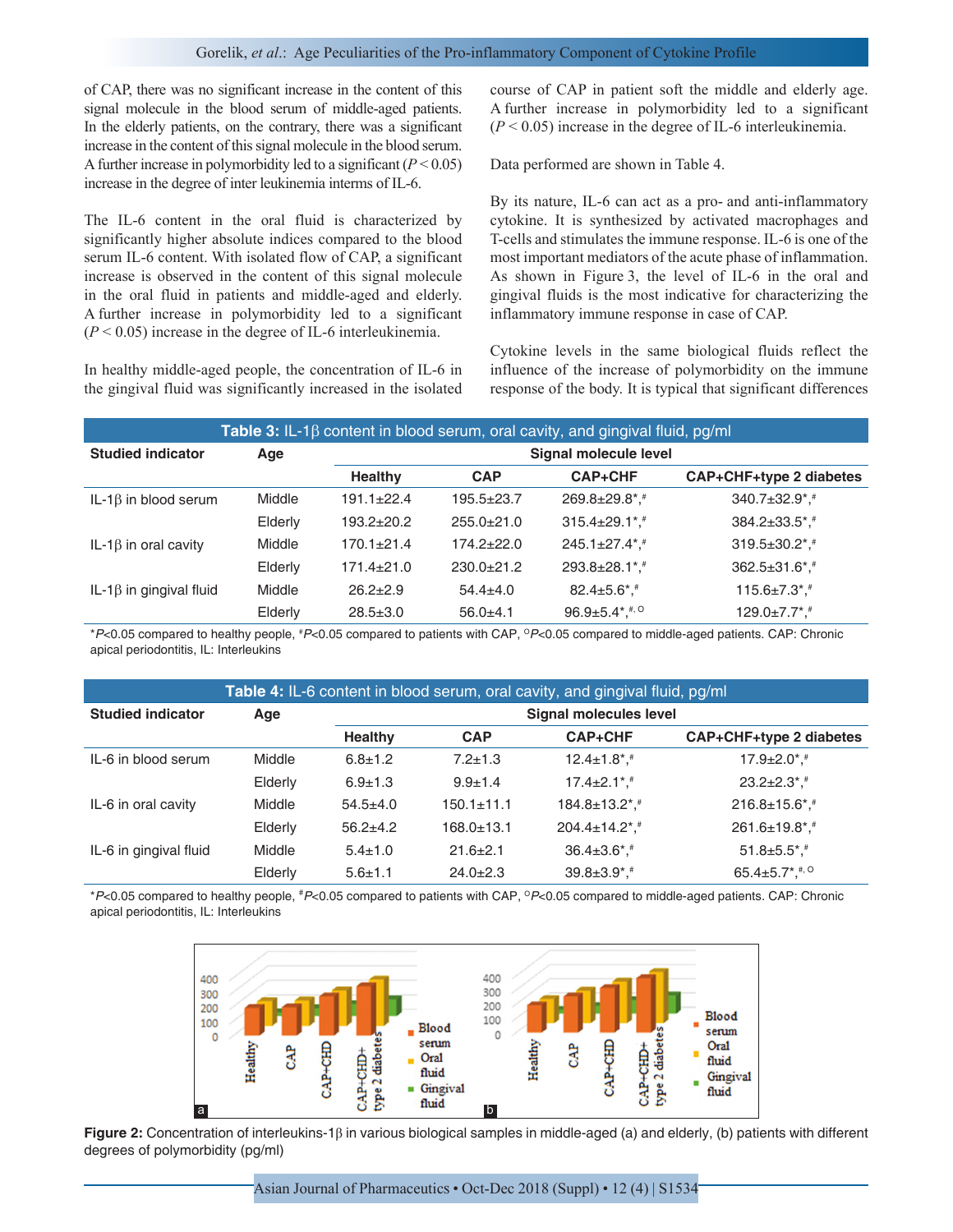in the level of IL-6 occur only in combination with CAP +  $CHD + type 2$  diabetes or additionally with  $CAP + CHD$  in case of blood serum ( $P < 0.05$ ). This fact directly indicates the relationship between age (middle or elderly) and the nature of polymorbidity effect on the level of the cytokine.

#### **Concentration of IL-8 in blood serum, oral fluid, and gingival fluid**

During the study of the concentration of IL-8, it was established that the magnitude of the proinflammatory reaction is age dependent with a tendency of a significant increase in the transition from the middle to the elderly age. On the level of the whole body, the pro-inflammatory system is moderately active and the degree of its activity correlates with the degree of polymorbidity. At the same time, on local level with CAP, pro-inflammatory system shows a very high level of activity in comparison to healthy people, which contributes to the progression of the pathological process.

IL-8 content in blood serum in elderly people is significantly  $(P < 0.05)$  higher than in middle-aged people. The increase in polymorphism leads to a significant  $(P < 0.05)$  increase in the degree of interleukinemia in terms of IL-8. It is important to note that a significantly higher level  $(P < 0.05)$  of serum IL-8 in elderly people compared with middle-aged people was observed in all cases studied.

The content of IL-8 in the oral fluid in patients with CAP significantly  $(P < 0.05)$  increased in people of both middle and elderly ages. Further increase in polymorbdity leads to a significant increase in the degree of interleukinemia in terms of IL-8 [Table 5].

The content of IL-8 in the gingival fluid in patients with CAP was significantly increased in people, both of middle and elderly ages. A further increase in polymorbidity leads to a significant increase in the degree of IL-8 interleukinemia.

It is important that a significantly higher level  $(P < 0.05)$  of IL-8 in the gingival fluid in elderly people compared with middle-aged people was observed in all studied cases of polymorbidity, as in the case of monopathology of CAP.

Data performed are shown in Table 5.

The obtained experimental data on the concentration of IL-8 in blood serum indicate that, in elderly patients, compared to the middle age, the activity of the pro-inflammatory system of the body increases significantly  $(P < 0.05)$ . The increase in polymorbidity leads to an increase in this indicator both in the elderly and middle age. The concentration of IL-8 in the oral fluid indicates that, in the elderly, significantly  $(P < 0.05)$ , the activity of the pro-inflammatory system in the local inflammatory focus in patients with CAP increases significantly



**Figure 3:** Concentration of interleukins-6 in different biological samples in people of middle (a) and elderly, (b) age with different degree of polymorbidity (pg/ml)

| Table 5: IL-8 contentinbloodserum, oral cavity, and gingival fluid, pg/ml |         |                        |                  |                                                 |                                                 |
|---------------------------------------------------------------------------|---------|------------------------|------------------|-------------------------------------------------|-------------------------------------------------|
| <b>Studied indicator</b>                                                  | Age     | Signal molecules level |                  |                                                 |                                                 |
|                                                                           |         | <b>Healthy</b>         | <b>CAP</b>       | <b>CAP+CHD</b>                                  | CAP+CHD+type 2 diabetes                         |
| IL-8 in blood serum                                                       | Middle  | $3.5 \pm 0.5$          | $6.0 + 1.0$      | $10.4 \pm 1.4$ *.*                              | $16.6 \pm 2.0$ *.                               |
|                                                                           | Elderly | $5.2 \pm 0.7$          | $9.7 + 1.3$      | $16.3 \pm 1.6$ *, #, $\circ$                    | $20.4 \pm 1.7$ *, #, $\circ$                    |
| IL-8 in oral cavity                                                       | Middle  | $20.0 \pm 1.9$         | $121.2 \pm 10.2$ | $145.5 \pm 11.9$ *, #                           | $179.9 \pm 13.0$ *, #                           |
|                                                                           | Elderly | $25.3 \pm 2.1$         | $152.0 \pm 12.1$ | $177.8 \pm 12.9$ <sup>*</sup> , <sup>#, O</sup> | $215.0 \pm 14.1$ <sup>*</sup> , <sup>#, O</sup> |
| IL-8 in gingival fluid                                                    | Middle  | $15.0 \pm 1.4$         | $90.1 \pm 8.1$   | $112.6 \pm 9.8$ *, #                            | $137.1 \pm 11.3$ *, #                           |
|                                                                           | Elderly | $18.4 \pm 1.5$         | $110.3 + 9.7$    | $134.0 \pm 10.5$ *. **. <sup>0</sup>            | $163.8 \pm 11.8$ *, #, 0                        |

\**P*<0.05 compared to healthy people, # *P*<0.05 compared to patients with CAP, O*P*<0.05 compared to middle‑aged patients. CAP: Chronic apical periodontitis, IL; Interleukins, CHD: Coronary heart disease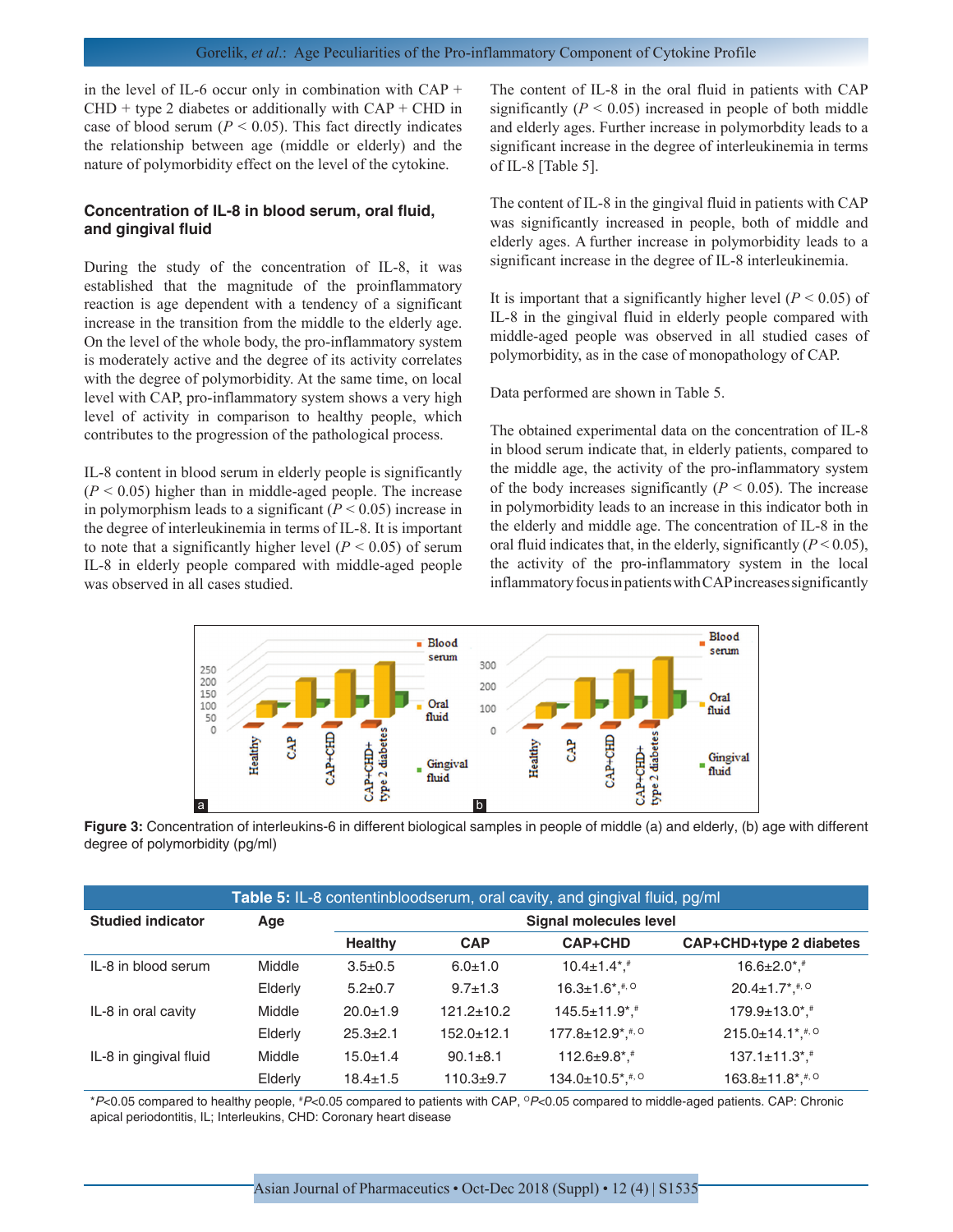

**Figure 4:** Concentration of interleukins-8 in different biological samples in people of middle (a) and elderly, (b) age with different degree of polymorbidity (pg/ml)

compared to the middle age. The increase in polymorbidity leads to a significant change of this indicator both in the elderly and middle ages. Consequently, the level of local proinflammatory response in CAP is largely determined not only by local factors but also by systemic ones.

The obtained experimental data on the level of IL-8 in the gingival fluid indicate that cells expressing this cytokine are located directly in the tissues (or next to them) that produce gingival fluid. Therefore, determining the level of proinflammatory response by the concentration of IL-8 in the gingival fluid can be informative.

In general, the severity of the pro-inflammatory reaction (judging by the concentration of IL-8) is age dependent with a tendency of a significant increase in the transition from middle to elderly age [Figure 4].

Thus, at the level of the whole body, the proinflammatory system is moderately active and the degree of its activity correlates with the degree of polymorbidity. At the same time, at the local level with CAP, pro-inflammatory system shows a very high level of activity (judging by the concentration of IL-8) compared with healthy people, which contributes to the progression of the pathological process.

## **CONCLUSION**

- Concentration of TNF- $\alpha$  in blood serum with CAP can serve as an integral indicator of immune inflammation, while the local level of this cytokine in the oral and gingival fluid is less informative and is mediated by a fragmentary index of the general status of the neuroimmune system of the body.
- The level of IL-1 $\beta$  in blood serum, oral fluid, and gingival fluids can be considered as an additional factor characterizing the pathological process in polymorbid pathology, including CAP:  $CAP + CHD$  and  $CAP +$  $CHD + type 2 diabetes.$
- The level of IL-6 in the oral and gingival fluids is indicative of the characteristics of inflammatory immune response in patients with CAP.

The severity of the pro-inflammatory reaction (judging) by the concentration of IL-8) is age dependent with a tendency of a significant increase in the transition from middle to old elderly. At the level of the whole body, the pro-inflammatory system is moderately active and the degree of its activity correlates with the degree of polymorbidity. At the same time, at the local level with CAP, pro-inflammatory system shows a very high level of activity (judging by the concentration of IL-8) compared with healthy people, which contributes to the progression of the pathological process.

## **REFERENCES**

- 1. Aryev AL, Aryeva GT. Gerontostomatologyas an objective reality. Clin Gerontol 2008;7:3-8.
- 2. Iordanishvili AK, Soldatov SV, Soldatova LN, Pihur OL. Stomatological status of people in elderly and senile age. Successes Gerontol 2010;23:15-25.
- 3. Gorelik SG, Ilnitsky AN, Zhuravleva YV, Perelygin KV, Gurko GI. The main clinical syndromes in geriatric practice. Scientific bulletins of BelSU. Seri Med Pharm 2011;22:100-4.
- 4. Nemesh OM. Interrelation of periodontal diseases with somatic pathology. Dent J 2011;1:18-21.
- 5. Yudina NA, Leus PA. Chronic infection in the oral cavity and coronary heart disease: possible relationships and ways to reduce the effect of dental pathology on the development and progression of CHD. Dent J 2008;2:24-9.
- 6. Zakharova IS, Lysova ЕА, Кiselevich ММ, Yudina ЕV. The different problems of algorithmisation of medical aid in modern geriatrics practice. Scientific bulletins of BelSU. Ser Med Pharm 2011;41:166-70.
- 7. Krulevskij VA, Gubarev JD, Gorelik SG, Kvetnoj IM. Role of modern diagnostics in geriatrics from target point. Gerontol Sci J 2015;3:44-51.
- 8. Knjazeva LA. Anti-inflammatory cytokines and endothelium dysfunction in ischemic heart disease patients with non-insulin dependent diabetes mellitus (NIDDM). Immunology 2005;26:175-7.
- 9. Makkonen KF, Suyazova SB, Osipova OA,